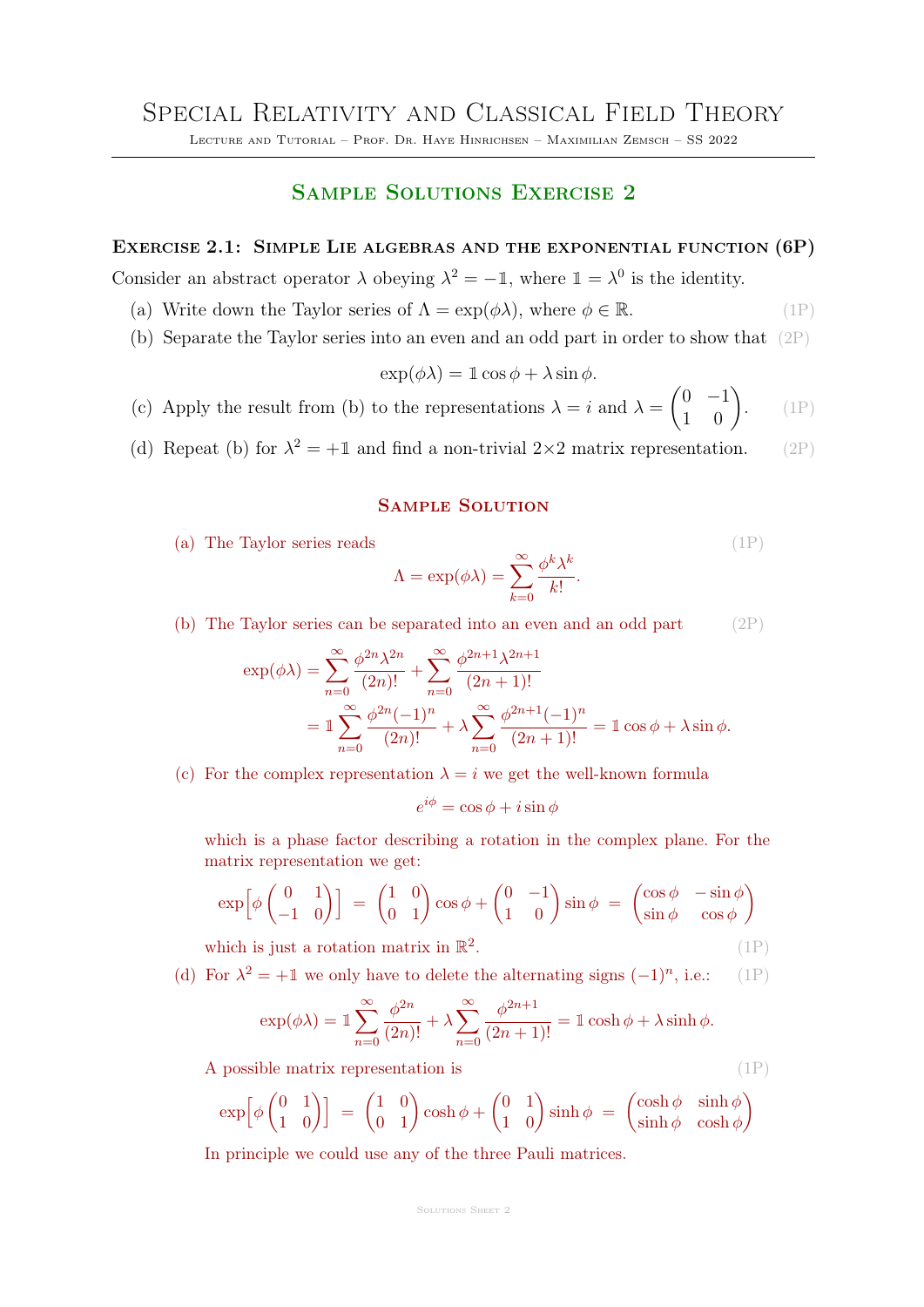### EXERCISE 2.2: ISOMETRIES (6P)

An isometry  $\Lambda$  is a transformation that does not change the metric tensor, i.e.

$$
g^{ij} = \Lambda^i{}_k \Lambda^j{}_l g^{kl}.\tag{*}
$$

Let us assume that  $\Lambda = \exp(\epsilon \lambda)$  is an infinitesimal transformation with  $\epsilon \ll 1$ .

- (a) Write the series expansion of  $\Lambda = \exp(\epsilon \lambda)$  in components to first order in  $\epsilon$ . (1P)
- (b) Insert (a) into (\*), drop all terms with  $\epsilon^2$ , and derive a condition for  $\lambda^{ij}$ . (2P)
- (c) Show that in a 2-dimensional space with a given metric  $g_{ij}$ , the matrix  $\lambda^i{}_k$  is proportional to  $(1P)$

$$
\begin{pmatrix}\n\lambda_{11}^1 & \lambda_{12}^1 \\
\lambda_{11}^2 & \lambda_{12}^2\n\end{pmatrix}\n\propto\n\begin{pmatrix}\ng_{12} & g_{22} \\
-g_{11} & -g_{12}\n\end{pmatrix}
$$

(d) Use the results of the previous exercise to compute the full (non-infinitesimal) isometry  $\Lambda(\phi) = \exp(\phi \lambda)$  for the special cases (2P)

$$
g_{ij} = \begin{pmatrix} 1 & 0 \\ 0 & 1 \end{pmatrix} \quad \text{and} \quad g_{ij} = \begin{pmatrix} -1 & 0 \\ 0 & 1 \end{pmatrix}.
$$

## Sample Solution

(a) The series expansion of 
$$
\Lambda = \exp(\epsilon \lambda)
$$
 to first order in  $\epsilon$  reads  $(1P)$ 

$$
\Lambda = \mathbb{1} + \epsilon \lambda + \mathcal{O}(\lambda^2) \quad \Rightarrow \quad \Lambda^i_{\ k} = \delta^i_k + \epsilon \lambda^i_{\ k} + \mathcal{O}(\epsilon^2).
$$

(b) If we insert (a) into (\*), dropping all  $\epsilon^2$ -terms, we get: (1P)

$$
g^{ij} = (\delta^i_k \delta^j_l + \epsilon \lambda^i{}_k \delta^j_l + \epsilon \delta^i_k \lambda^j{}_l) g^{kl} = g^{ij} + \epsilon \lambda^i{}_k g^{kj} + \epsilon \lambda^j{}_l g^{il}
$$
  

$$
\Rightarrow \epsilon \lambda^i{}_k g^{kj} + \epsilon \lambda^j{}_l g^{il} = 0
$$
  

$$
\Rightarrow \lambda^{ij} + \lambda^{ji} = 0.
$$

This means that  $\lambda^{ij}$  has to be antisymmetric. (1P)

(c) In 2d the antisymmetry implies that  $\lambda^{21} = -\lambda^{12}$  and  $\lambda^{11} = \lambda^{22} = 0$ . Using the given  $2\times 2$  metric in order to lower the second index in  $\lambda^i_{\;\;j} = \lambda^{ik} g_{kj}$ , we arrive at

$$
\lambda^1_{1} = \lambda^{12} g_{21}, \quad \lambda^1_{2} = \lambda^{12} g_{22}, \quad \lambda^2_{1} = -\lambda^{12} g_{11}, \quad \lambda^2_{2} = -\lambda^{12} g_{12}.
$$

Here  $\lambda_{12}$  plays the role of a proportionality factor: (1P)

 $(d)$ 

$$
\lambda^{i}{}_{j} = \begin{pmatrix} \lambda^{1}{}_{1} & \lambda^{1}{}_{2} \\ \lambda^{2}{}_{1} & \lambda^{2}{}_{2} \end{pmatrix} = \lambda^{12} \begin{pmatrix} g_{12} & g_{22} \\ -g_{11} & -g_{12} \end{pmatrix}
$$
  
•  $g_{ij} = \begin{pmatrix} 1 & 0 \\ 0 & 1 \end{pmatrix} \Rightarrow \lambda^{i}{}_{j} = \begin{pmatrix} 0 & 1 \\ -1 & 0 \end{pmatrix} \Rightarrow \Lambda^{i}{}_{j} = \begin{pmatrix} \cos \phi & \sin \phi \\ -\sin \phi & \cos \phi \end{pmatrix}.$ 

#### SOLUTIONS SHEET 2

$$
_{\rm sing}
$$